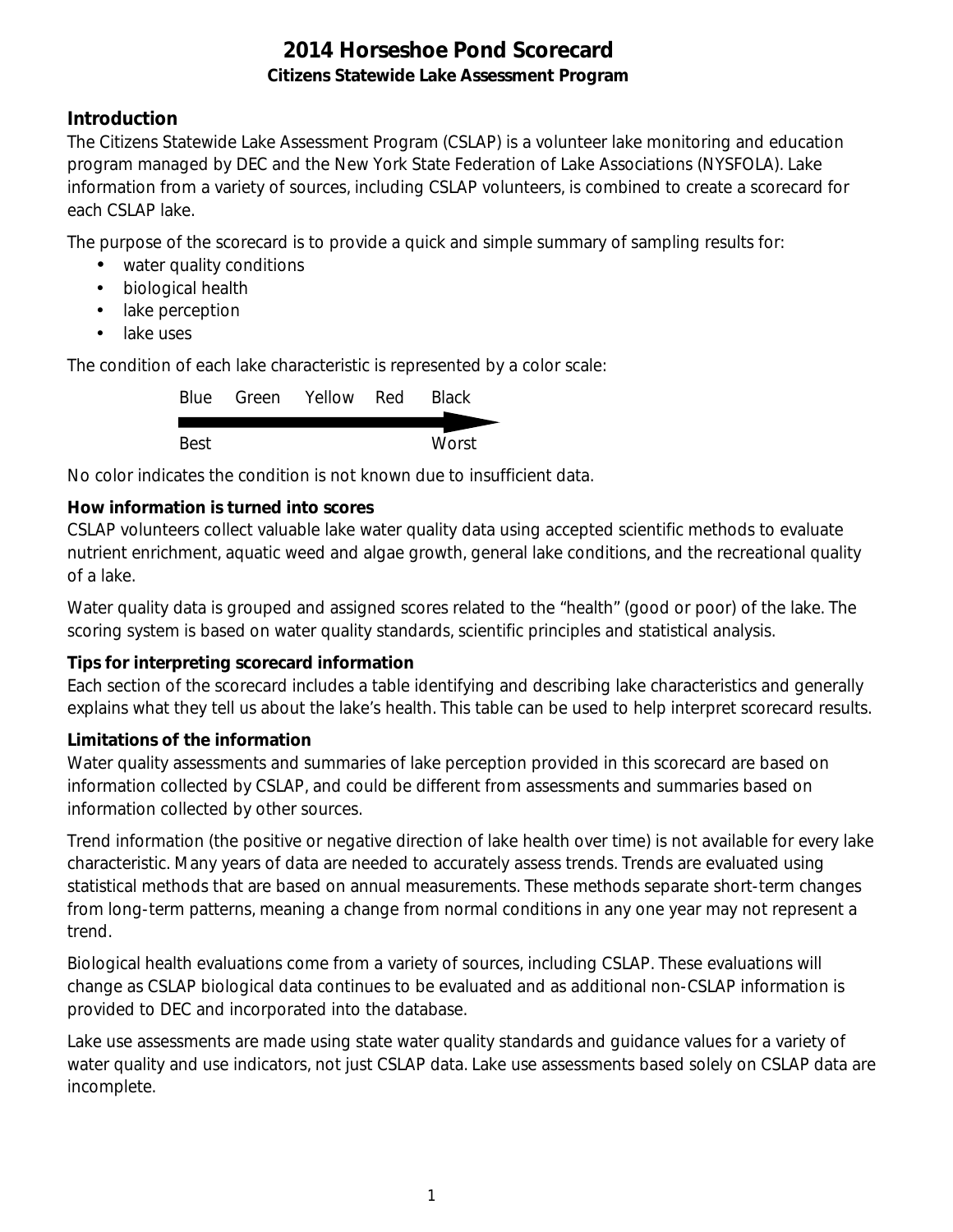### **Water Quality Assessment**

Water quality assessments are based on data collected from the deepest part of the lake every other week, for 15 weeks, from late spring through early fall. The data is used to evaluate a number of lake conditions, including algae growth (productivity or trophic status), pH and deepwater dissolved oxygen levels. There is not enough data to identify a trend in the deepwater oxygen levels for any CSLAP lake.



*\**All years of CSLAP data collection for the lake except those for which data was not available.

| The following data is collected and analyzed to determine the water quality score. |  |  |
|------------------------------------------------------------------------------------|--|--|
|                                                                                    |  |  |

| Water quality<br>characteristic         | <b>Score</b>                                                        | Description of characteristic                                                                                                                                         | What it means                                                                                                                                                                              |
|-----------------------------------------|---------------------------------------------------------------------|-----------------------------------------------------------------------------------------------------------------------------------------------------------------------|--------------------------------------------------------------------------------------------------------------------------------------------------------------------------------------------|
|                                         | Total<br>Phosphorus (TP)                                            | TP is measured because it is an<br>important nutrient that often controls<br>the growth of algae and rooted plants.                                                   | Too much phosphorus can harm aquatic life,<br>water supplies, and recreational uses by causing<br>excessive algae growth.                                                                  |
| <b>Trophic Status</b>                   | Chlorophyll a                                                       | Chlorophyll a is measured to estimate<br>the amount of algae in a lake.                                                                                               | The amount of chlorophyll a is usually closely<br>related to the amount of phosphorus and can<br>affect water clarity.                                                                     |
|                                         | Secchi Disk                                                         | This is a device to measure how far<br>down into the water you can see.                                                                                               | Water clarity is a strong indicator of the public's<br>opinion of lake conditions.                                                                                                         |
|                                         | рH                                                                  | Water pH is measured to determine its<br>acidity or alkalinity.                                                                                                       | Values between 6 and 9 support most types of<br>plant and animal life.                                                                                                                     |
| pH Balance                              | Conductivity                                                        | Conductivity is measured to estimate<br>the amount of dissolved and<br>suspended solids in water, including<br>salts and organic material.                            | High conductivity values may be related to<br>geology or land use practices and can indicate<br>susceptibility to changes in pH.                                                           |
| Deepwater<br><b>Dissolved</b><br>Oxygen | Phosphorus,<br>ammonia, nitrite,<br>iron, manganese,<br>and arsenic | Dissolved oxygen (DO) is not<br>measured directly, but can be inferred<br>from the levels of certain chemicals in<br>water samples collected near the lake<br>bottom. | Dissolved oxygen is critical for the ecological<br>balance of lakes. Low DO in bottom waters can<br>affect the survival of fish and lake organisms and<br>cause chemical changes in lakes. |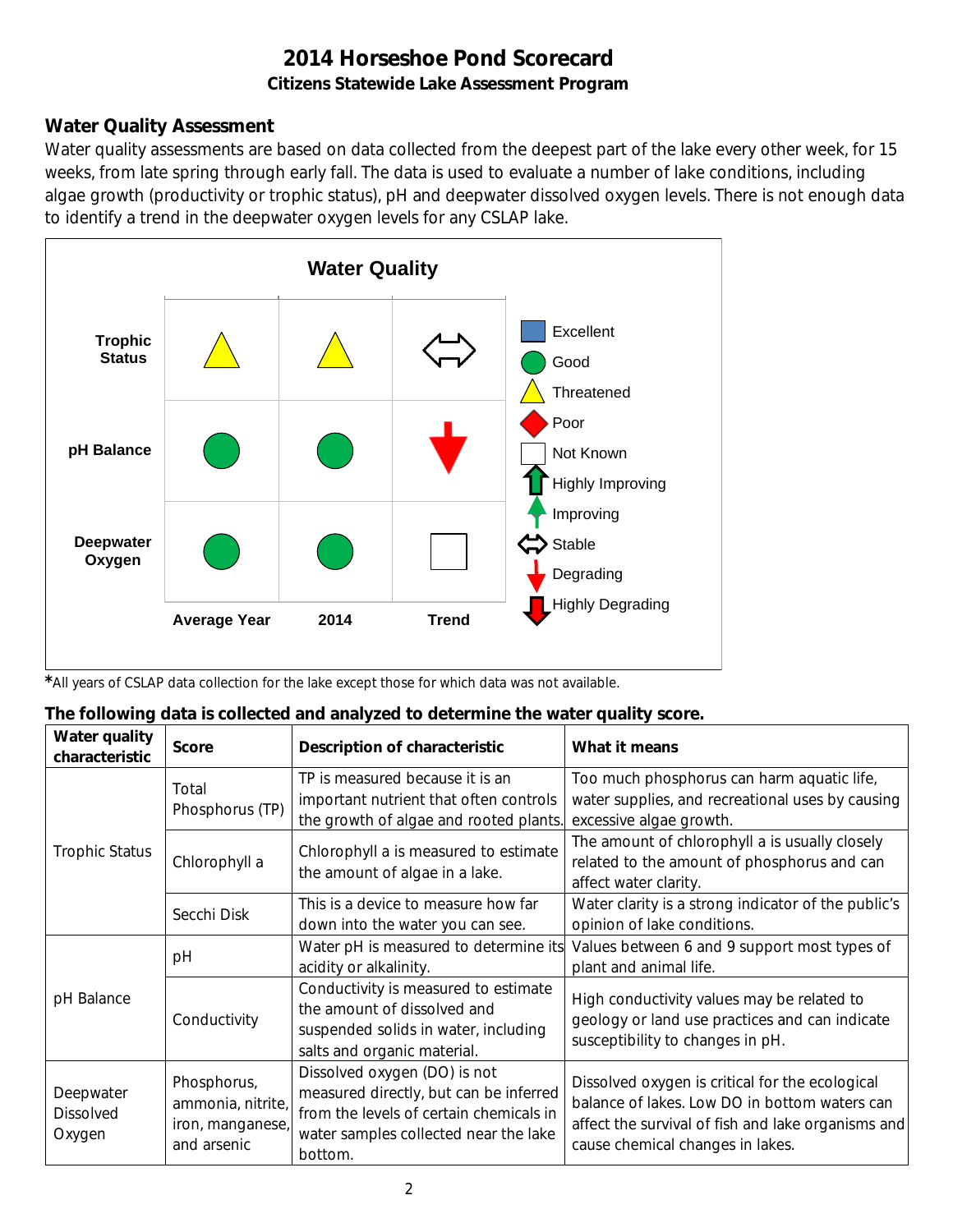#### **The water quality scores for each water quality characteristic are determined by the following:**

| Water quality<br>characteristic         | <b>Score</b> | Criteria Score Elements                                                                            | How Criteria Are Used to Determine Score                                                           |
|-----------------------------------------|--------------|----------------------------------------------------------------------------------------------------|----------------------------------------------------------------------------------------------------|
|                                         | Excellent    | Average value for each trophic                                                                     | Trophic score $= 8$ or 9 (two of three trophic indicators<br>= oligotrophic, other is mesotrophic) |
| <b>Trophic Status</b>                   | Good         | indicator (water clarity, chlorophyll<br>a, total phosphorus) assigned score                       | Trophic score = $6$ or 7 (at least two trophic indicators<br>$=$ mesotrophic or "higher")          |
|                                         | Threatened   | of 3 if oligotrophic <sup>+</sup> , 2 if<br>mesotrophic <sup>+</sup> , 1 if eutrophic <sup>+</sup> | Trophic score $=$ 4 or 5 (at least one trophic indicator<br>$=$ mesotrophic or "higher")           |
|                                         | Poor         |                                                                                                    | Trophic score = $3$ (all trophic indicators = "eutrophic")                                         |
|                                         | Excellent    | Average pH is evaluated against                                                                    | pH between 7.5 and 8.5                                                                             |
|                                         | Good         | state water quality standards                                                                      | pH between 7 and 7.5                                                                               |
| pH Balance                              | Threatened   | (should be above 6.5 and below 8.5)<br>and average conductivity evaluated                          | pH above 8.5, pH between 6.5 and 7, or conductivity                                                |
|                                         | Poor         | to determine if low buffering<br>capacity against future pH change                                 | $< 50$ ug/l<br>pH < 6.5                                                                            |
|                                         | Excellent    | Deepwater ammonia and<br>phosphorus levels are compared to<br>surface readings, and assigned a     | Actual DO data indicating fully oxygenated conditions<br>in stratified lakes to lake bottom        |
| Deepwater<br><b>Dissolved</b><br>Oxygen | Good         |                                                                                                    | All shallow lakes assumed to be good absent data;<br>deepwater scores $= 1$                        |
|                                         | Threatened   | score of 3 if bottom readings are<br>>10x surface readings and a score                             | Deepwater NH3 score + Deepwater TP score > 3 or<br>actual DO data indicating hypoxic conditions    |
|                                         | Poor         | of 2 if bottom readings are >5x<br>surface readings                                                | Deepwater NH3 score = 3 or actual DO data<br>indicating anoxic conditions                          |
|                                         | Not known    |                                                                                                    | No deepwater $O2$ or indicator data in stratified lake                                             |

**+** trophic designations- oligotrophic = water clarity > 5 m, chlorophyll a < 2 ug/l, total phosphorus < 10 ug/l mesotrophic = water clarity 2-5 m, chlorophyll a 2-8 ug/l, total phosphorus = 10-20 ug/l

eutrophic = water clarity < 2 m, chlorophyll a > 8 ug/l, total phosphorus > 20 ug/l

### **The water quality trends for each water quality characteristic and measure of lake perception are determined by the following:**

| Highly Improving:        | linear regression correlation coefficient ( $R^2$ ) > 0.5 and p value < 0.01, with trend toward<br>higher "score"                           |
|--------------------------|---------------------------------------------------------------------------------------------------------------------------------------------|
| Improving:               | $R^2 > 0.33$ and p value < 0.05, or $R^2 > 0.5$ and p value < 0.05, or $R^2 > 0.33$ and p value < 0.01,<br>with trend toward higher "score" |
| Stable:                  | neither linear regression nor p value in statistically significant ranges as defined above                                                  |
| Degrading:               | $R^2 > 0.33$ and p value < 0.05, or $R^2 > 0.5$ and p value < 0.05, or $R^2 > 0.33$ and p value < 0.01,<br>with trend toward lower "score"  |
| <b>Highly Degrading:</b> | $R^2 > 0.5$ and p value < 0.01, with trend toward lower "score"                                                                             |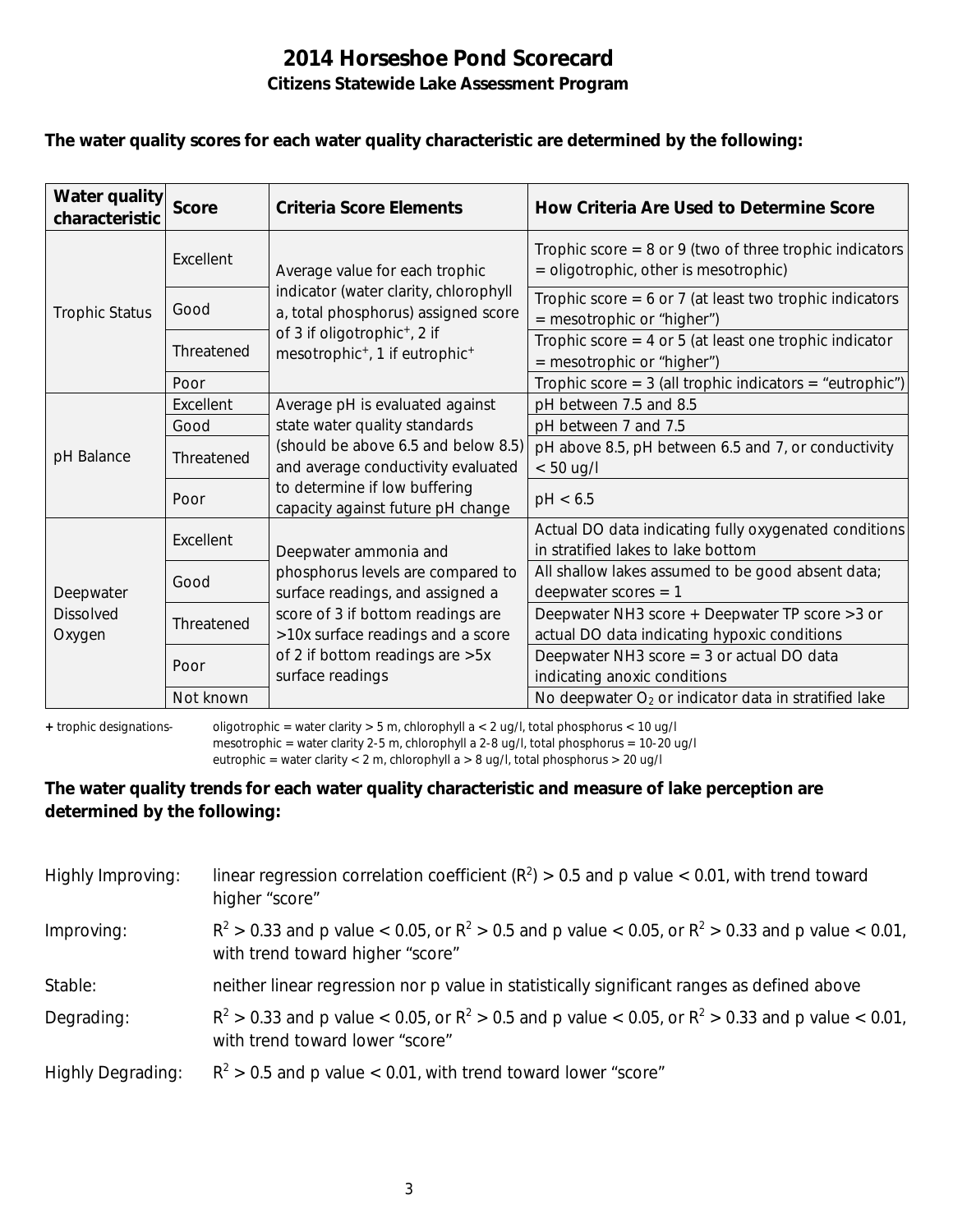### **Biological Health**

Biological health of lakes can be evaluated in a number of ways. For CSLAP lakes, biological health evaluations are based on the presence of invasive plants, the type and number of blue-green harmful algal blooms, the presence of invasive animals (zebra mussels, spiny waterflea, etc.), the types of fish, aquatic plant diversity, and the number of pollution sensitive aquatic insects.

Biotic indices have been developed to evaluate a few biological health characteristics. Biotic indices are used to compare the biological community of the lake being sampled to the biological community of a known highquality lake. (Data to support biological health assessments is not available for all CSLAP lakes.)



*\** All years of CSLAP data collection for the lake except those for which data was not available.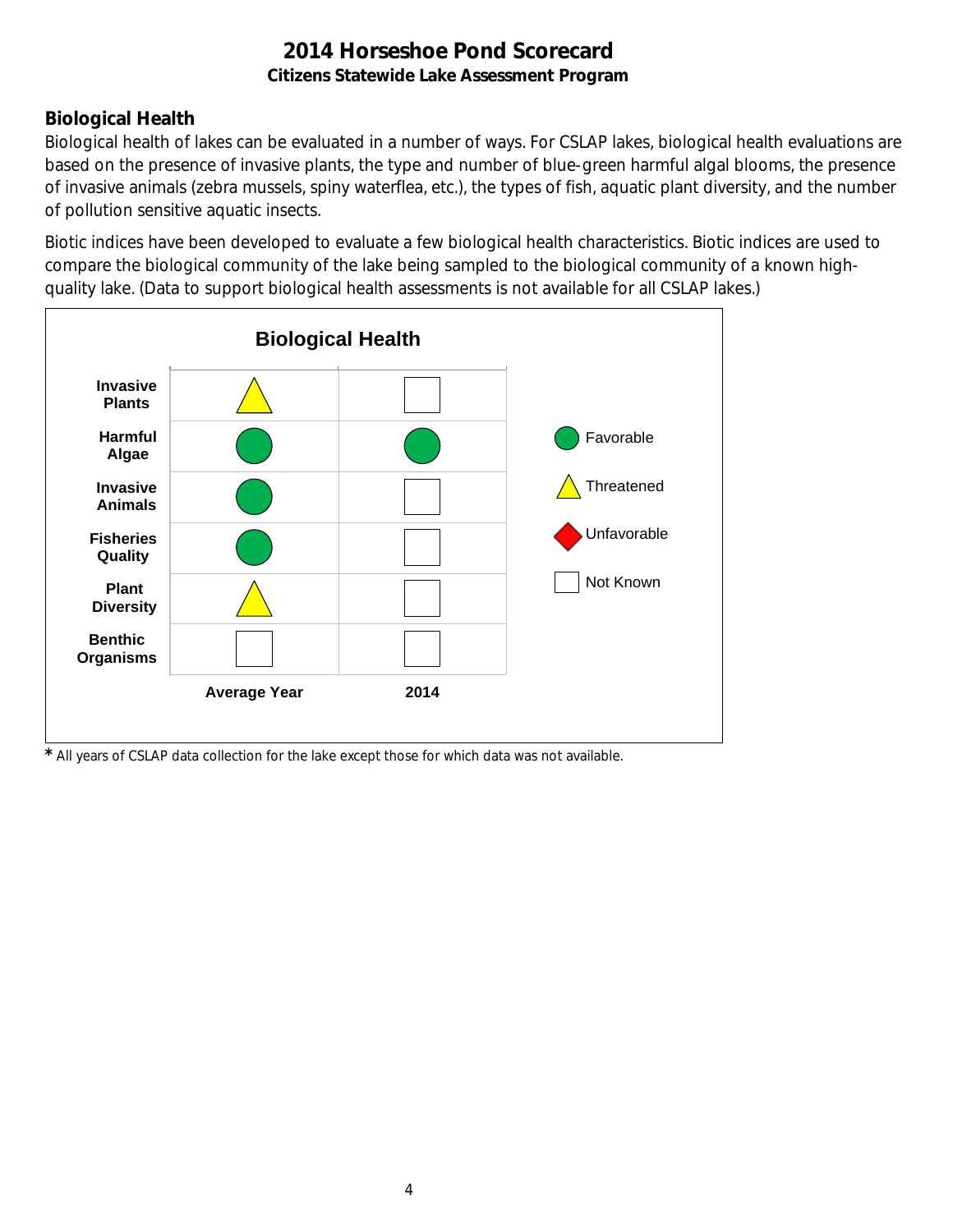|  |  |  | The following information is used to determine biological health scores. |
|--|--|--|--------------------------------------------------------------------------|
|  |  |  |                                                                          |

| <b>Biological Health</b><br>Characteristic | <b>Description of characteristic</b>                                                                                                                                                            | What it means                                                                                                                                                                                                                                                                                                                                                                          |
|--------------------------------------------|-------------------------------------------------------------------------------------------------------------------------------------------------------------------------------------------------|----------------------------------------------------------------------------------------------------------------------------------------------------------------------------------------------------------------------------------------------------------------------------------------------------------------------------------------------------------------------------------------|
| <b>Invasive Plants</b>                     | CSLAP volunteers survey lakes for nuisance,<br>non-native plants (water chestnut, Eurasian<br>water milfoil, etc.).                                                                             | Abundant invasive plants can crowd out native and<br>protected plants, create quality problems, and interfere<br>with recreation. "Unfavorable" means at least one<br>invasive plant species has been found. "Threatened"<br>lakes are geographically close to an "infected" lake, or<br>have water quality conditions that put them at higher<br>risk for species invasion.           |
| Harmful Algae                              | DEC and other biologists screen water<br>samples for blue-green algae cell pigments<br>and also test them for algal toxins.                                                                     | Harmful algae can reduce oxygen levels and may cause<br>harm to people recreating on the lake. "Unfavorable"<br>means algal toxin readings are unsafe for water<br>recreation; "threatened" means readings are<br>approaching unsafe for water recreation.                                                                                                                             |
| <b>Invasive Animals</b>                    | DEC and other biologists survey lakes for<br>nuisance, non-native animals (zebra mussels,<br>spiny water flea, etc.).                                                                           | Abundant invasive animals can harm native plant and<br>animal species, influence the likelihood of algal blooms,<br>and interfere with recreation. "Unfavorable" means at<br>least one invasive animal has been found. "Threatened"<br>lakes are geographically close to an "infected" lake, or<br>have water quality conditions that put them at higher<br>risk for species invasion. |
| <b>Fisheries Quality</b>                   | DEC and other fisheries biologists measure<br>the length and weight of various species in a<br>lake's fish community and conduct other<br>measures of the health of the fisheries<br>community. | Better fisheries quality indicates the lake has sufficient<br>food resources and habitat to support its fish<br>community. Several "biotic indices" are used to evaluate<br>fish community quality.                                                                                                                                                                                    |
| <b>Plant Diversity</b>                     | CSLAP volunteers, academic researchers and<br>consultants survey lakes for the number and<br>types of aquatic plants.                                                                           | Higher plant diversity indicates a more natural<br>environment and helps prevent invasive species from<br>taking over a lake. "Floristic quality indices" are used to<br>evaluate plant communities.                                                                                                                                                                                   |
| <b>Benthic</b><br>Organisms                | DEC and other biologists count and identify<br>the types of bottom living (benthic) aquatic<br>insects in a lake.                                                                               | More pollution sensitive (intolerant) aquatic insects in a<br>lake usually indicate good water quality and suitable<br>habitat. "Biotic indices" are used to evaluate benthic<br>communities.                                                                                                                                                                                          |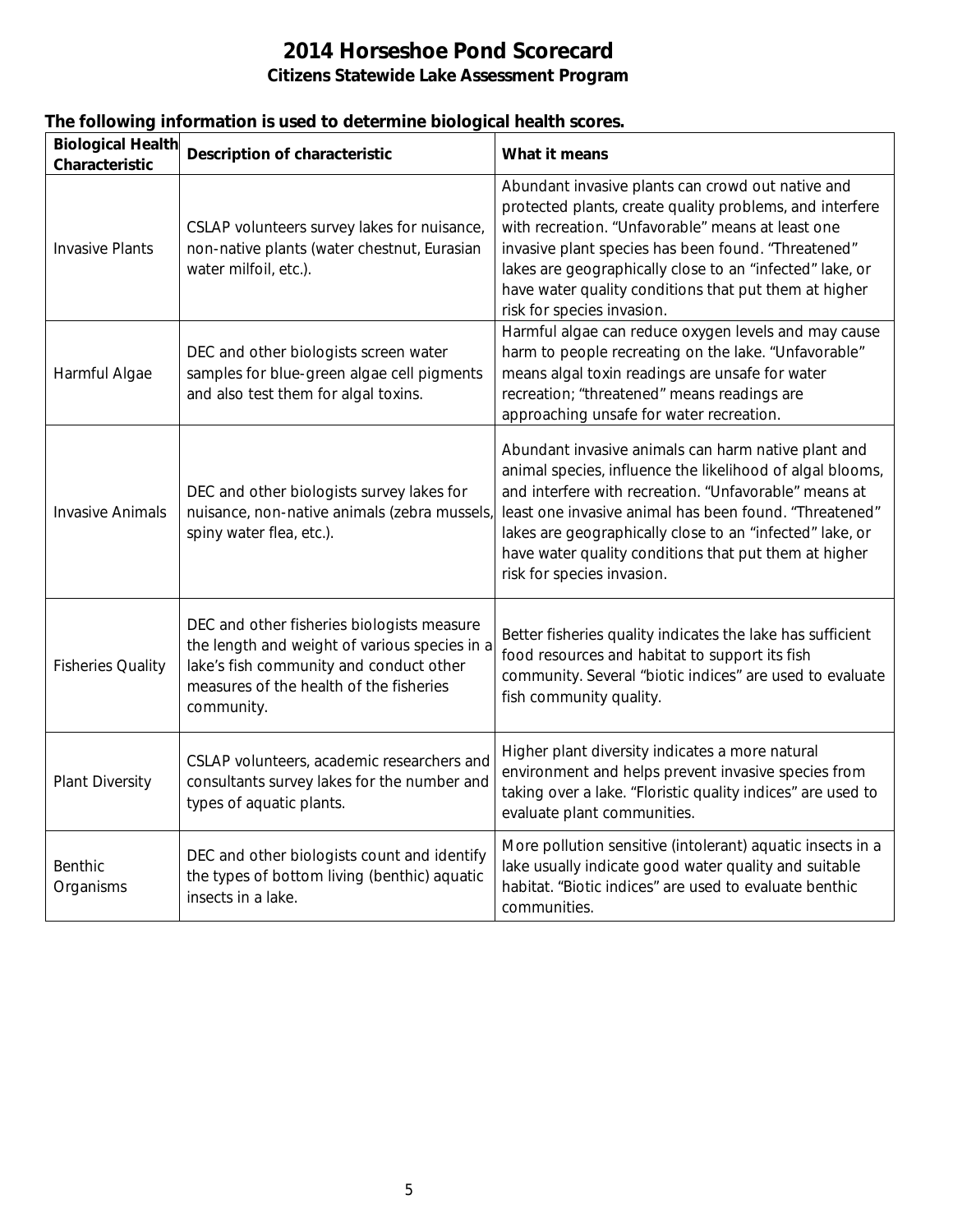# **2014 Horseshoe Pond Scorecard**

### **Citizens Statewide Lake Assessment Program**

#### **The biological health scores for each biological health characteristic are determined by the following:**

| <b>Water quality</b>   | <b>Score</b> | <b>Criteria Score Elements</b>                | How Criteria Are Used to Determine                          |
|------------------------|--------------|-----------------------------------------------|-------------------------------------------------------------|
| characteristic         |              |                                               | <b>Score</b>                                                |
|                        | Favorable    | Aquatic plant surveys are conducted by        | No evidence of invasive/exotic aquatic plants               |
|                        | Threatened   | CSLAP volunteers or by other                  | Invasive plants found in nearby (<10 miles away)            |
| <b>Invasive Plants</b> |              | organizations; invasive plants identified     | lakes or public launch is found on lake                     |
|                        | Unfavorable  | by plant expert                               | Invasive/exotic aquatic plants found in lake                |
|                        | Not Known    |                                               | No aquatic plant surveys in lake (this year)                |
|                        | Favorable    |                                               | All data show algae, phycocyanin and toxin                  |
|                        |              | Harmful algae bloom (HAB) sampling            | levels below DEC bloom criteria <sup>+</sup>                |
|                        |              | conducted in open water and along             | Fluoroprobe or toxin levels exceed DEC                      |
| Harmful Algae          | Threatened   | shoreline; total algae, algae species,        | threatened <sup>#</sup> criteria; phycocyanin levels exceed |
|                        |              | phycocyanin (blue green pigment) and          | DEC bloom criteria, or visual evidence of blooms            |
|                        | Unfavorable  | algal toxins analyzed in samples              | Fluoroprobe or toxin levels exceed DEC bloom                |
|                        |              |                                               | criteria in open water or shoreline                         |
|                        | Not Known    |                                               | No HAB data available for lake                              |
|                        | Favorable    |                                               | No reports of invasive/exotic aquatic animals               |
|                        |              | Invasive animal (primarily zebra or           | and no clear threats exist                                  |
|                        | Threatened   | quagga mussel) surveys are conducted          | Invasive animals found in nearby (<25 miles                 |
| Invasive               |              | on limited basis in CSLAP lakes; other        | away) waterbodies AND public launch is found                |
| Animals                |              | AIS animals reported through                  | on lake, or calcium levels > 20 mg/l                        |
|                        | Unfavorable  | iMapInvasives                                 | Invasive/exotic aquatic animals found in lake               |
|                        | Not Known    |                                               | No information to evaluate presence of exotic               |
|                        |              |                                               | animals                                                     |
|                        | Favorable    | New York does not (yet) have a fish           | Fish IBI > 60 (= "good" and "excellent")                    |
| <b>Fisheries</b>       | Threatened   | index for biotic integrity (IBI); for lakes   | Fish IBI between 40 and 60 (= "fair")                       |
| Quality                | Unfavorable  | with fishery survey data, Minnesota Fish      | Fish IBI < 40 (= "poor")                                    |
|                        | Not Known    | IBI is used to evaluate fisheries quality     | No fisheries data                                           |
|                        | Favorable    | New York has not yet developed a              | $mFQI > 5$ (= "good" quality), based on # genera            |
|                        | Threatened   | floristic quality index (FQI); for lakes with | $mFQI = 3-8 (= "fair" quality)$ , based on # genera         |
| <b>Plant Diversity</b> | Unfavorable  | detailed plant survey data, a modified        | $mFQI < 3$ (= "poor" quality), based on # genera            |
|                        |              | version of the Wisconsin FQI and Florida      |                                                             |
|                        | Not Known    | aquatic plant designations are used for       | Insufficient plant survey data to evaluate                  |
|                        |              | evaluating aquatic floristic quality          |                                                             |
|                        | Favorable    | New York has not yet developed a              | IBI > 10-15 (based on $#$ genera)                           |
| <b>Benthic</b>         | Threatened   | macroinvertebrate IBI; for lakes with         | IBI between 8 and 15 (based on # genera)                    |
| Organisms              | Unfavorable  | detailed macroinvertebrate survey data,       | B  < 8                                                      |
|                        | Not Known    | Vermont IBI is used to evaluate benthic       | Insufficient macroinvertebrate data to evaluate             |
|                        |              | organism quality                              | benthic organisms quality                                   |

**+** DEC bloom criteria- fluoroprobe blue green algae chlorophyll a = 30 ug/l

phycocyanin = 200 units

algal toxins- microcystin-LR = 20 ug/l ("high toxins") along shoreline, = 10 ug/l in open water

**+** DEC threatened criteria- fluoroprobe blue green algae chlorophyll a = 10 ug/l

algal toxins- microcystin-LR = 4 ug/l along shoreline or in open water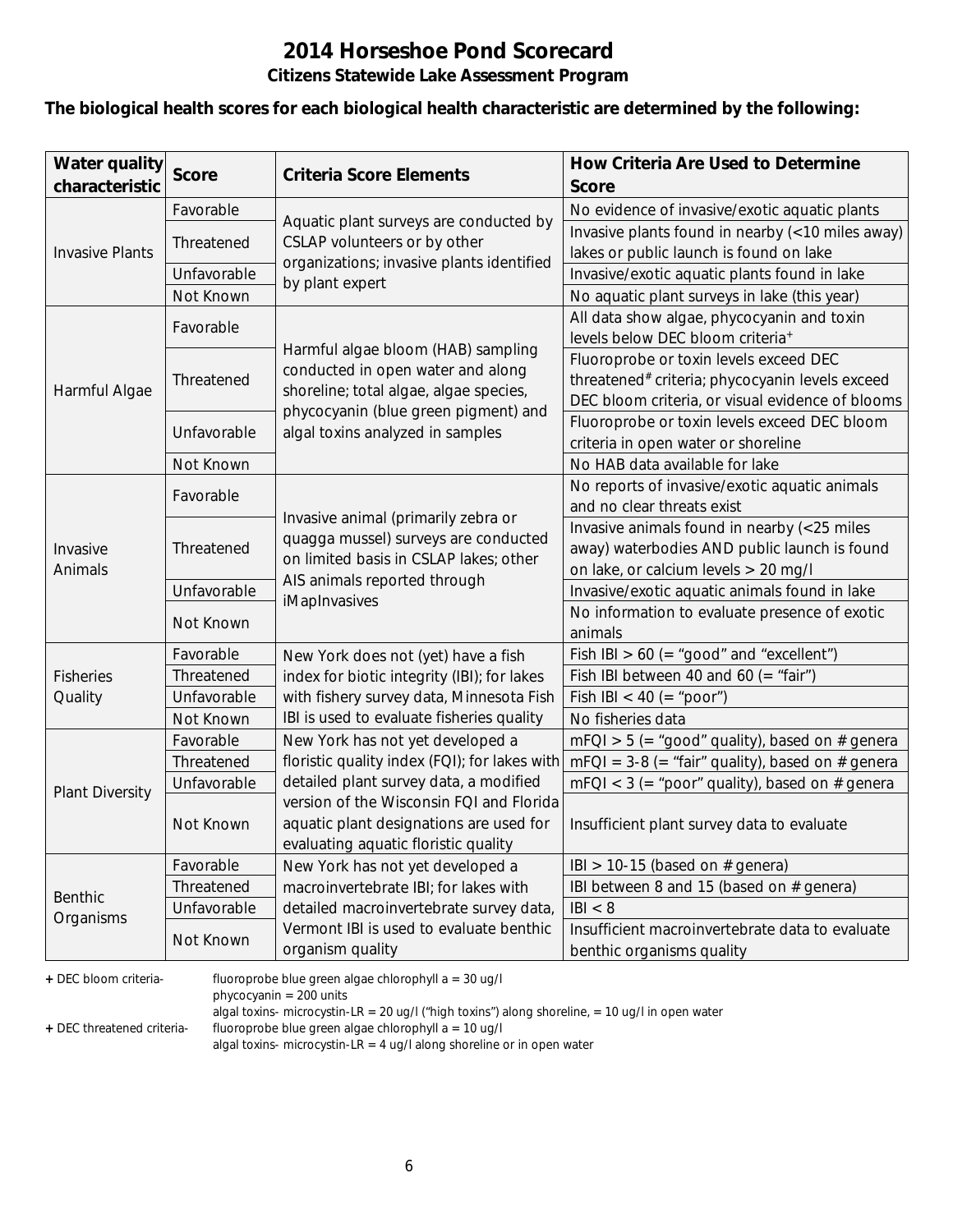### **Lake Perception**

Lake perception scores are based on the visual observations of CSLAP volunteers who answer questions on the Field Observation Form (http://www.dec.ny.gov/docs/water\_pdf/cslapsamobs.pdf) completed during sampling. The questions ask the volunteer to determine their perceptions of how clear the water looks, the abundance of aquatic plants, conditions affecting current recreational use, and the overall recreational quality of the lake.

Visual observations are very closely connected to measured water quality conditions. This information is helpful to lake managers in deciding on nutrient criteria, or the amount of nutrients that can flow into a lake without compromising its water quality. For New York State lakes, perception data collected by CSLAP volunteers is critical to the development of nutrient criteria (defining "how much is too much") and has been consistently collected by CSLAP volunteers since 1992.



*\** All years of CSLAP data collection for the lake except those for which data was not available.

| The following information is used to determine the lake perception scores. |  |  |
|----------------------------------------------------------------------------|--|--|

| Lake Perception<br>Characteristic | <b>Description of characteristic</b>                                                                                                   | What it means                                                                                                                                                                                                                                                                                                |
|-----------------------------------|----------------------------------------------------------------------------------------------------------------------------------------|--------------------------------------------------------------------------------------------------------------------------------------------------------------------------------------------------------------------------------------------------------------------------------------------------------------|
| <b>Water Quality</b>              | Asks the user: How clear does the<br>water look today?                                                                                 | Clearer water usually indicates lower nutrient levels.                                                                                                                                                                                                                                                       |
| <b>Aquatic Plants</b>             | Asks the user: How abundant are<br>aquatic plants where people are<br>boating and swimming today?                                      | Lower abundances of aquatic plants usually provide proper<br>ecological balance and are less likely to contribute to recreational<br>use problems, although the absence of plants can also lead to<br>lake problems. Lakes with the most favorable assessments have<br>some plants, but not too many plants. |
| Recreation                        | Asks the user: What is your opinion of<br>the recreational quality of the lake?<br>What factors affect your perception of<br>the lake? | Users' perceptions are associated with water quality conditions<br>and aquatic plant coverage. Positive responses usually indicate<br>good water quality and little to no surface plant coverage.<br>Negative responses are usually associated with poor water quality<br>and/or invasive plants.            |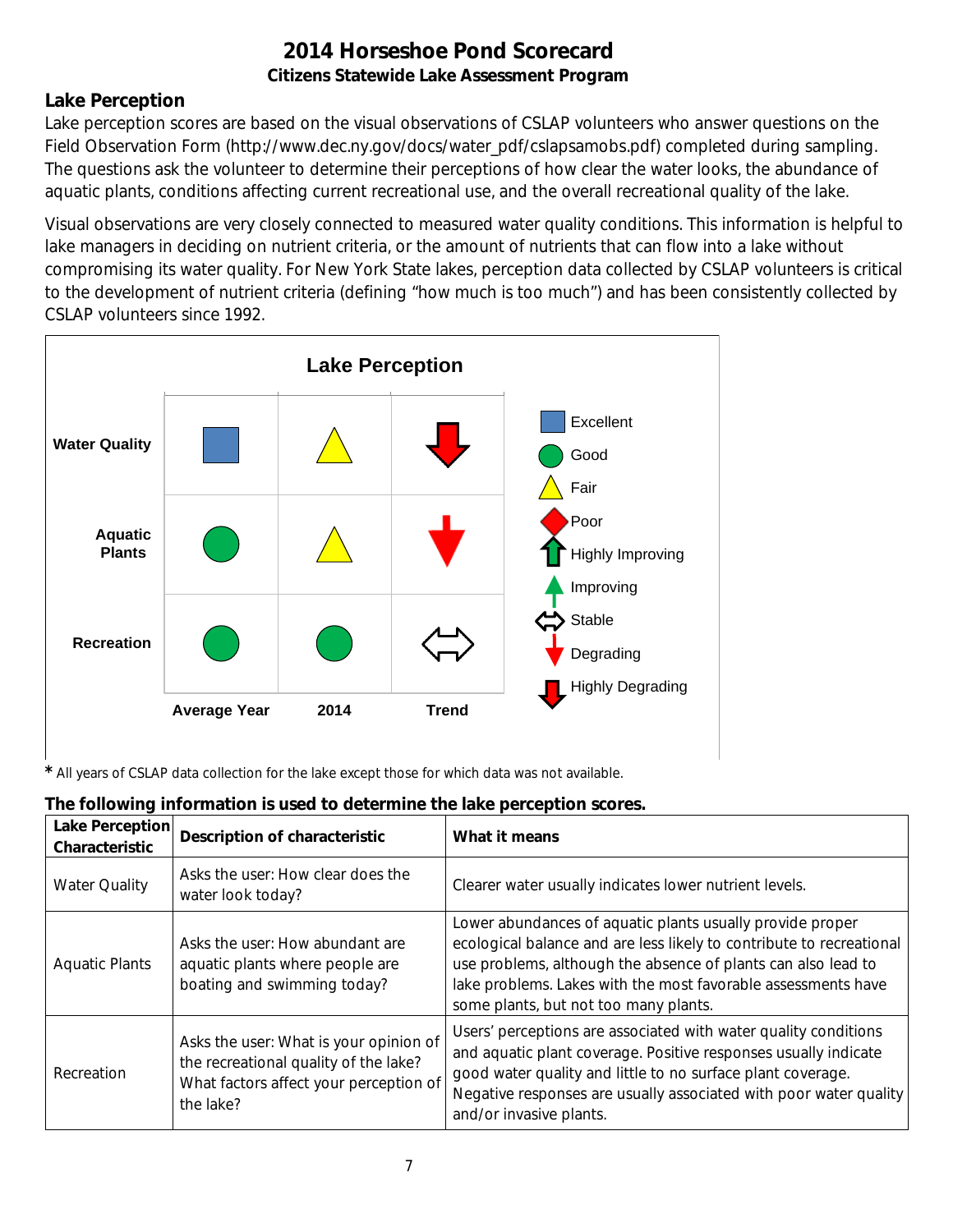# **2014 Horseshoe Pond Scorecard**

#### **Citizens Statewide Lake Assessment Program**

**The lake perception scores for each lake perception characteristic are determined by the following:**

| Lake perception<br>characteristic | <b>Score</b> | <b>Criteria Score Elements</b>                                                                                       | How Criteria Are Used to Determine<br><b>Score</b>  |
|-----------------------------------|--------------|----------------------------------------------------------------------------------------------------------------------|-----------------------------------------------------|
|                                   | Excellent    | Water quality perception is evaluated on a<br>5 point scale during each CSLAP sampling                               | Average value $< 1.5$                               |
| <b>Water Quality</b>              | Good         | session, ranging from "crystal clear" (=1) to                                                                        | Average value $>1.5$ and $< 2.5$                    |
|                                   | Fair         | "severely high algae levels" (=5); average                                                                           | Average value $>2.5$ and $< 3.5$                    |
|                                   | Poor         | values are computed                                                                                                  | Average value $>3.5$                                |
|                                   | Excellent    | Aquatic plant coverage is evaluated on a 5                                                                           | Average value $>2$ and $< 2.5$                      |
|                                   | Good         | point scale during each CSLAP sampling                                                                               | Average value $>1.5$ and $< 2$ OR $> 2.5$ and $< 3$ |
| <b>Aquatic Plants</b>             | Fair         | session, ranging from "not visible at lake                                                                           | Average value $>3$ and $<$ 3.5 OR $<$ 1.5           |
|                                   | Poor         | surface" $(=1)$ to "plants densely cover<br>surface except in deepest areas" $(=5)$ ;<br>average values are computed | Average value $> 3.5$                               |
|                                   | Excellent    | Recreational conditions are evaluated on a                                                                           | Average value $< 1.5$                               |
| Recreation                        | Good         | 5 point scale during each CSLAP sampling                                                                             | Average value $>1.5$ and $< 2.5$                    |
|                                   | Fair         | session, ranging from "beautifulcould not                                                                            | Average value $>2.5$ and $< 3.5$                    |
|                                   | Poor         | be nicer" $(=1)$ to "lake not usable" $(=5)$ ;<br>average values are computed                                        | Average value $>3.5$                                |

**+** lake assessments- **water quality** = 1 = crystal clear, 2 = not quite crystal clear, 3 = definite algae greenness, 4 = high algae levels, 5 = severely high algae levels

**aquatic plants** =  $1$  = no plants visible,  $2$  = plants below surface,  $3$  = plants at surface,  $4$  = plants dense at surface,  $5$  = surface plant coverage

**recreation** = 1 = could not be nicer, 2 = excellent, 3 = slightly impaired, 4 = substantially impaired, 5 = lake not usable

### **The water quality trends for each water quality characteristic and measure of lake perception are determined by the following:**

| Highly Improving:        | linear regression correlation coefficient ( $R^2$ ) > 0.5 and p value < 0.01, with trend toward<br>higher "score"                           |
|--------------------------|---------------------------------------------------------------------------------------------------------------------------------------------|
| Improving:               | $R^2 > 0.33$ and p value < 0.05, or $R^2 > 0.5$ and p value < 0.05, or $R^2 > 0.33$ and p value < 0.01,<br>with trend toward higher "score" |
| Stable:                  | neither linear regression nor p value in statistically significant ranges as defined above                                                  |
| Degrading:               | $R^2 > 0.33$ and p value < 0.05, or $R^2 > 0.5$ and p value < 0.05, or $R^2 > 0.33$ and p value < 0.01,<br>with trend toward lower "score"  |
| <b>Highly Degrading:</b> | $R^2 > 0.5$ and p value < 0.01, with trend toward lower "score"                                                                             |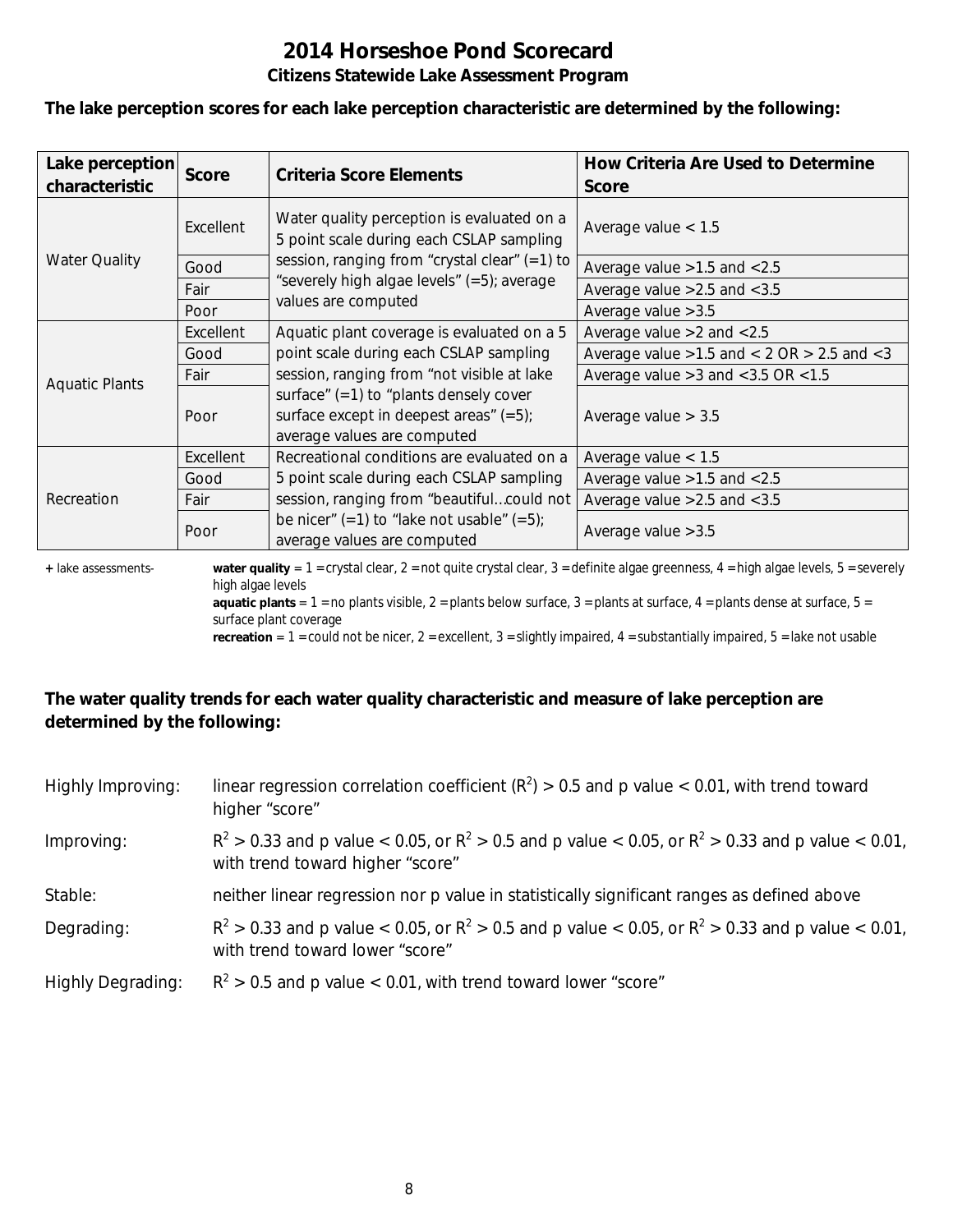### **Lake Uses**

Lake uses are defined as the best uses for a lake (drinking water, swimming, etc.) as determined by several factors. Lake uses are identified using CSLAP water quality, lake perception and biological assessment information to evaluate where a lake fits in the state Water Quality Standards and Classification system (see overview below).

Each lake use is scored based on the following assessment categories, using assessment methodology [\(http://www.dec.ny.gov/chemical/23846.html\)](http://www.dec.ny.gov/chemical/23846.html) established by DEC to evaluate impacts to lake uses:

- **Supported** no evidence of impacts to lake use;
- $\mathcal{L}^{\mathcal{L}}$ **Threatened**- no evidence of impacts to lake use, but some factor threatens this use (for example, changing water quality, conditions that are nearing impact levels, land-use changes, etc.);
- **Stressed** occasional or slight impacts to lake use;  $\mathbf{r}$
- **Impaired** frequent or persistent conditions limit or restrict lake use; and  $\mathbf{r}$
- **Precluded** conditions prevent lake use. This category is uncommon in NYS (and CSLAP) lakes and is not included in the legend for most lake-use scorecard assessments.



*\** All years of CSLAP data collection for the lake except those for which data was not available.

#### **Overview of the typical water quality classification and their best uses.** For more information visit www.dec.ny.gov/regs/4592.html#15990

| Best use | Other uses                                                                       | <b>Water Quality Classification</b> |
|----------|----------------------------------------------------------------------------------|-------------------------------------|
| Drinking | Swimming, fishing, and fish, shellfish and wildlife reproduction<br>and survival | Class AA & A                        |
| Swimming | Fishing, and fish, shellfish and wildlife reproduction and survival              | Class B                             |
| Fishing  | Swimming, and fish, shellfish and wildlife reproduction and<br>survival          | Class C                             |
| Fishing  | Swimming, and fish, shellfish, and wildlife survival                             | Class D                             |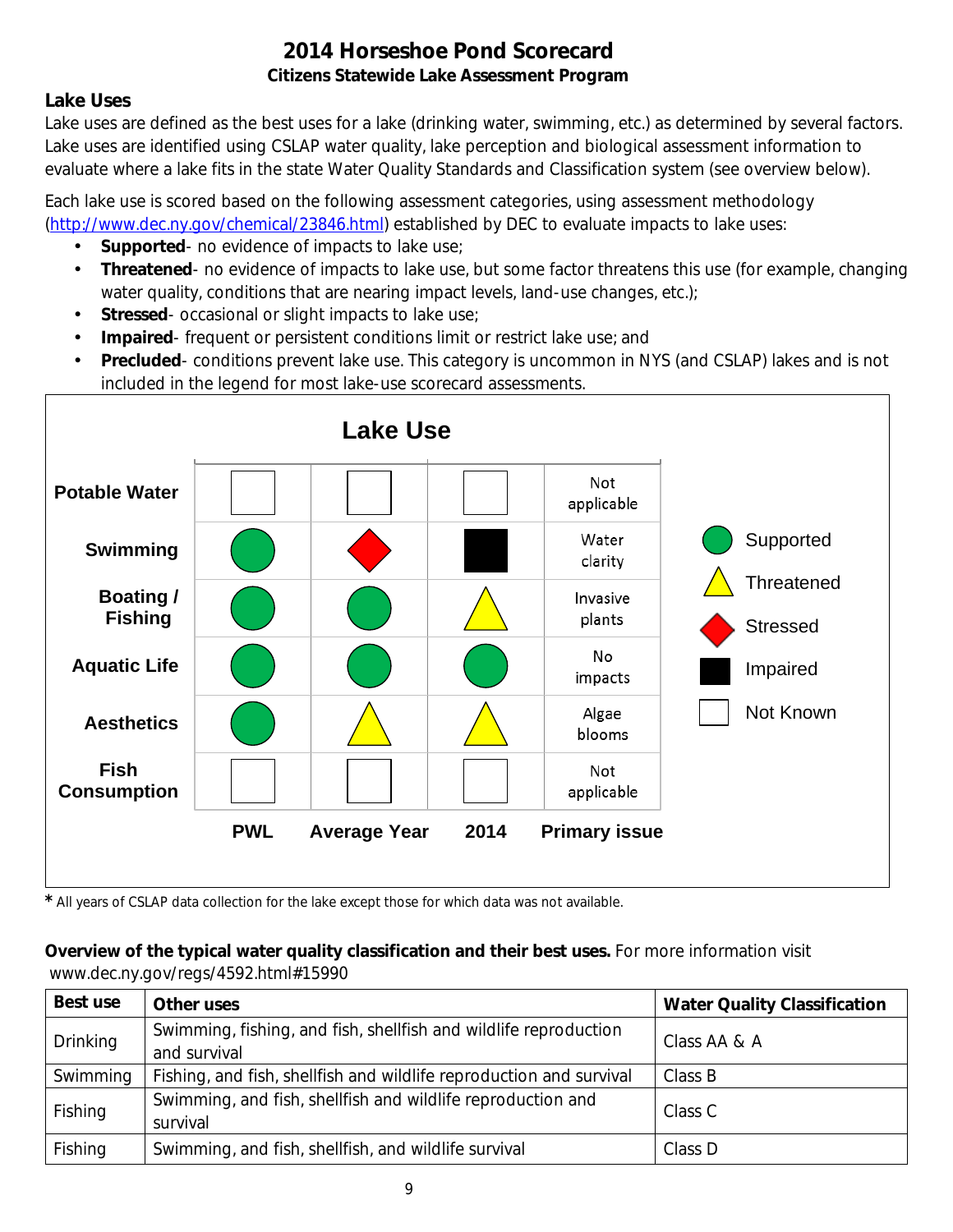#### **The following information is used to determine the condition of lake uses.**

| <b>Lake Use</b>  | <b>Description of characteristic</b>                                                                                                                                                                                                           | How this relates to CSLAP                                                                                                                                                                                                                                                                      |
|------------------|------------------------------------------------------------------------------------------------------------------------------------------------------------------------------------------------------------------------------------------------|------------------------------------------------------------------------------------------------------------------------------------------------------------------------------------------------------------------------------------------------------------------------------------------------|
| Potable Water    | The lake is used for drinking water. Only Class<br>AA and A lakes have been approved for this use.                                                                                                                                             | CSLAP data is not intended to assess the condition of<br>potable water. Other state and local monitoring<br>programs better address this use. However, some<br>CSLAP parameters-chlorophyll a, ammonia, arsenic,<br>iron, manganese, algal toxins-indicate potential<br>impacts to potability. |
| Swimming         | The lake is used for swimming and contact<br>recreation. Even though some lakes are not<br>classified for this use, all CSLAP lakes should<br>support this use consistent with the federal goal<br>to make all lakes "swimmable."              | Several CSLAP sampling indicators-water clarity,<br>chlorophyll a, algal toxins, lake perception-can be<br>used to assess swimming conditions.                                                                                                                                                 |
| Boating/Fishing  | The lake is used for boating, fishing and non-<br>contact recreation. Even though some lakes are<br>not classified for this use, all CSLAP lakes should<br>support this use, consistent with the federal goal<br>to make all lakes "fishable." | Non-contact recreation is evaluated using the lake<br>perception data (visual observations) and aquatic<br>plant surveys.                                                                                                                                                                      |
| Aquatic Life     | The lake is used by aquatic life. This is not an<br>official "use" designated by New York State, but<br>water quality standards and other criteria are<br>adopted to protect aquatic life.                                                     | Aquatic life impacts can be evaluated by a number of<br>CSLAP indicators, including pH, dissolved oxygen, and<br>the presence of invasive species.                                                                                                                                             |
| Aesthetics       | The lake is used for visual enjoyment or the<br>visual beauty of the lake. This is not an official<br>"use" designated by New York State, but water<br>quality standards and other criteria are adopted<br>to protect aesthetics.              | Lake aesthetics can be impacted by a number of<br>factors, including algal blooms, nuisance weeds, or<br>simply reports that "the lake looks bad," all of which<br>are evaluated in CSLAP.                                                                                                     |
| Fish Consumption | The lake is used for consumption of fish. All<br>lakes are assumed to support this use unless<br>otherwise indicated.                                                                                                                          | CSLAP does not collect data or information to<br>evaluate fish consumption. All CSLAP lakes are<br>evaluated against the New York State Department of<br>Health: Health Advice on Eating Fish You Catch<br>(http://www.health.ny.gov/environmental/outdoors/fi<br>sh/health_advisories/).      |

For many CSLAP lakes, some of the lakes designated uses have previously been evaluated; a summary of these assessments can be found on the DEC Priority Waterbody List (PWL) developed for each of the 17 major drainage basins in the state. These can be found at http://www.dec.ny.gov/chemical/23846.html</u>. For some lakes, these are derived from historical assessments of CSLAP or other water quality data, while for others, no PWL assessments are yet available. The "rules" for these assessments are cited in the state Consolidated Assessment and Listing Methodology (CALM) [\(http://www.dec.ny.gov/chemical/23846.html\)](http://www.dec.ny.gov/chemical/23846.html) have changed several times over the last decade, and the CALM document continues to be updated as new assessment tools are evaluated and adopted. The first column of the scorecard reflects the most recent PWL assessment, if available, for each CSLAP waterbody. Non CSLAP data, including "institutional" data (treated water data, bacterial data, consumer confidence report (CCR) summaries, and need for enhanced treatment) may be used for PWL assessments, but are not summarized here.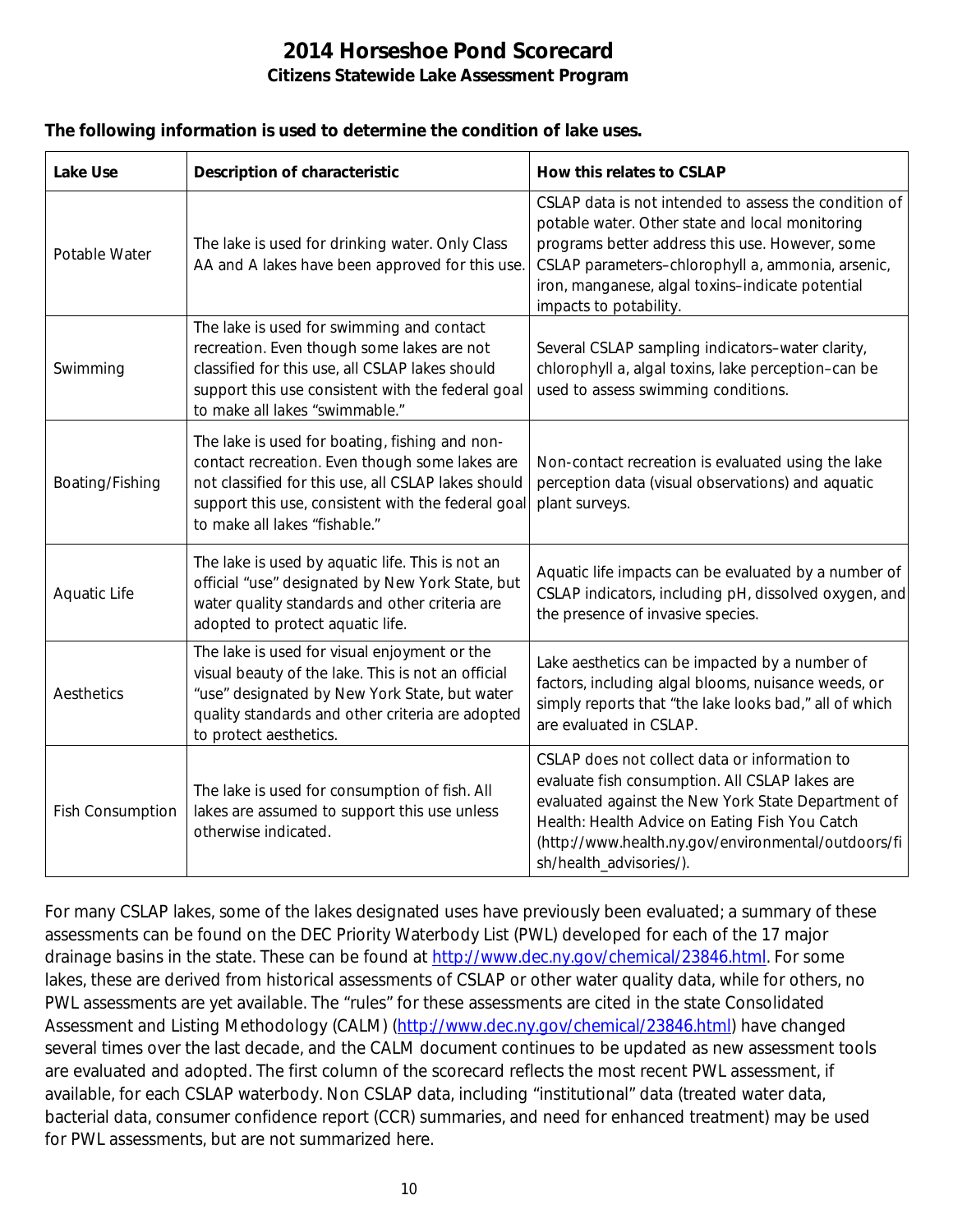| <b>Lake Use</b>     | <b>Score</b> | <b>Criteria Score Elements</b>                                                                                                                                                                                                                                                                              | How Criteria Are Used to Determine<br><b>Score</b>                                                                                                       |
|---------------------|--------------|-------------------------------------------------------------------------------------------------------------------------------------------------------------------------------------------------------------------------------------------------------------------------------------------------------------|----------------------------------------------------------------------------------------------------------------------------------------------------------|
| Potable Water       | Supported    |                                                                                                                                                                                                                                                                                                             | No evidence of any criteria violations (see below)                                                                                                       |
|                     | Threatened   | Surface water chlorophyll a and HABs<br>data, and deepwater metals data are<br>used to evaluate potable water use.<br>Waterbodies not classified as potable<br>water supplies cited as "not known"                                                                                                          | Avg hypolimnetic $NH_4 > 1$ , Fe $> 0.5$ , As $> 0.3$ , or<br>Mn >1; avg open water MC-LR > $0.5$                                                        |
|                     | Stressed     |                                                                                                                                                                                                                                                                                                             | avg hypolimnetic $NH_4 > 2$ , Fe > 1 or Mn > 1; avg<br>open water MC-LR $> 1$ ,                                                                          |
|                     | Impaired     |                                                                                                                                                                                                                                                                                                             | Avg chl.a > proposed NNC <sub>u</sub> or hypolimnetic<br>arsenic $> 10$ ug/l                                                                             |
|                     | Not known    |                                                                                                                                                                                                                                                                                                             | No chlorophyll or deepwater nutrient data                                                                                                                |
|                     | Supported    |                                                                                                                                                                                                                                                                                                             | No evidence of any criteria violations (see below)                                                                                                       |
| Swimming            | Threatened   | Surface water chlorophyll a and HABs<br>data, and lake perception data are used<br>to evaluate potable water use.<br>Swimming assessments included here<br>reference only "contact recreation" in<br>the PWL; "public bathing" is evaluated<br>with bacteria and DOH beach data and<br>is not included here | Avg TP > proposed NNC; >25% slightly impaired<br>frequency recreation AND > 10% poor clarity<br>triggering slight impairment                             |
|                     | Stressed     |                                                                                                                                                                                                                                                                                                             | >10% Chl.a samples > proposed NNC; or >10%<br>water clarity readings < proposed NNC; or single<br>shoreline bloom MC-LR > 20; or open BG Chl ><br>30     |
|                     | Impaired     |                                                                                                                                                                                                                                                                                                             | Avg chl.a > proposed NNC; or open MC-LR > 20<br>ug/l or avg water clarity < proposed NNC; or<br>multiple shoreline MC-LR > 20 and shore BG Chl<br>$> 30$ |
|                     | Not known    |                                                                                                                                                                                                                                                                                                             | No chlorophyll, clarity, HAB or perception data                                                                                                          |
|                     | Supported    | Aquatic plant coverage, as assessed via                                                                                                                                                                                                                                                                     | No evidence of any criteria violations (see below)                                                                                                       |
| Boating/<br>Fishing | Threatened   | lake perception surveys, and present of<br>AIS plants used to evaluate boating.<br>Fishing evaluated by pH and                                                                                                                                                                                              | >25% frequency of "dense surface weeds", or<br>presence of AIS plants, or avg pH < 6.5, or MDI<br>< 5                                                    |
|                     | Stressed     | conductivity (latter used to calculate<br>morphoedalphic index, or MDI)                                                                                                                                                                                                                                     | >50% frequency of recreational impacts from<br>"excessive weeds" or MDI < 1                                                                              |
|                     | Impaired     | Boating and fishing assessments cited                                                                                                                                                                                                                                                                       | Impaired listings are not possible under present<br>CALM methodology                                                                                     |
|                     | Not known    | here reference secondary contact<br>recreation and are not cited on the PWL                                                                                                                                                                                                                                 | No aquatic plant, perception, pH or conductivity<br>data                                                                                                 |
|                     | Supported    |                                                                                                                                                                                                                                                                                                             | No evidence of any criteria violations (see below)                                                                                                       |
| Aquatic Life        | Threatened   | pH, (inferred) dissolved oxygen, and the<br>presence of AIS species are used to<br>evaluate aquatic life                                                                                                                                                                                                    | DO (in 'Biological Health' scorecard) = "fair", or<br>pH < 7 or > 8.5, or AIS plants OR animals<br>present                                               |
|                     | Stressed     |                                                                                                                                                                                                                                                                                                             | DO (in 'Biological Health' scorecard) = "poor"; or<br>pH < 6.5, or AIS plants AND animals present                                                        |
|                     | Impaired     |                                                                                                                                                                                                                                                                                                             | DO (in 'Biological Health' scorecard) = "poor" in<br>salmonid fishery                                                                                    |
|                     | Not known    |                                                                                                                                                                                                                                                                                                             | No pH, DO, or AIS information available                                                                                                                  |

### **The lake use scores for each lake use characteristic are determined by the following:**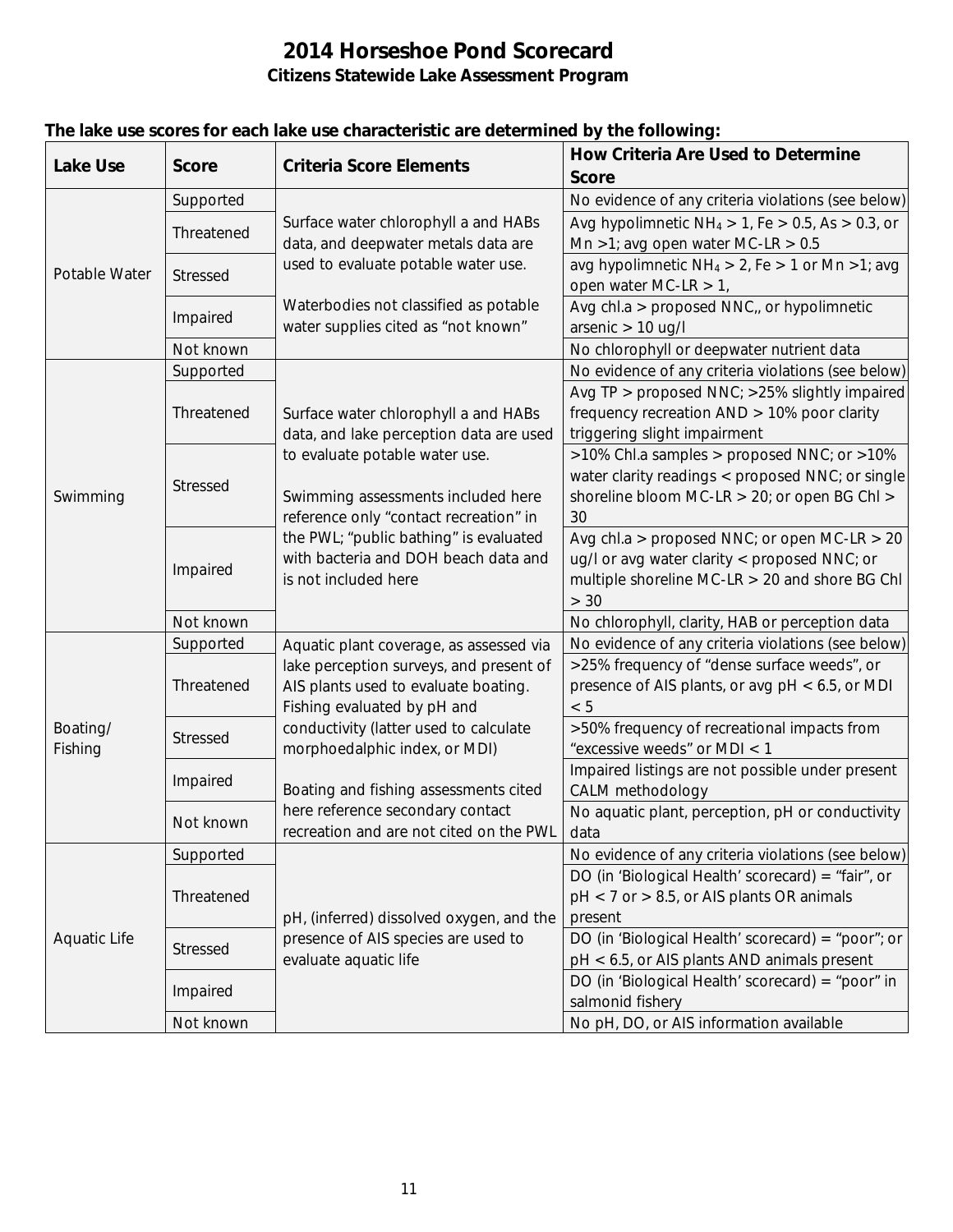| <b>Lake Use</b> | Score           | <b>Criteria Score Elements</b>                                                                                                                                                                           | <b>How Criteria Are Used to Determine</b><br><b>Score</b> |
|-----------------|-----------------|----------------------------------------------------------------------------------------------------------------------------------------------------------------------------------------------------------|-----------------------------------------------------------|
| Aesthetics      | Supported       | Aesthetics are evaluated through<br>perception surveys and the presence of<br>HABs and AIS species. "Aesthetics" is not<br>recognized by EPA as a designated use,<br>so it is evaluated as a "condition" | No evidence of any criteria violations (see below)        |
|                 | Threatened      |                                                                                                                                                                                                          | Max Chl.a> 30 ug/l, OR 1 occurrence of open               |
|                 |                 |                                                                                                                                                                                                          | water or shoreline bloom OR > 50% frequency of            |
|                 |                 |                                                                                                                                                                                                          | recreational impacts from "excessive weeds" OR            |
|                 |                 |                                                                                                                                                                                                          | presence of AIS plant species                             |
|                 | <b>Stressed</b> |                                                                                                                                                                                                          | "Lake looks bad" cited >25% frequency in                  |
|                 |                 |                                                                                                                                                                                                          | question 4 of perception survey; > 1 occurrence/          |
|                 |                 |                                                                                                                                                                                                          | yr of open water or shoreline bloom                       |
|                 | Impaired        |                                                                                                                                                                                                          | Impaired listings are not possible under present          |
|                 |                 |                                                                                                                                                                                                          | CALM methodology                                          |
|                 | Not known       |                                                                                                                                                                                                          | No perception, HAB or AIS information                     |
|                 | Supported       | Fish consumption is not evaluated<br>through CSLAP- PWL listings are based<br>on whether a waterbody is cited on the<br>DOH Health Advice for Consumption of                                             | No evidence of any criteria violations (see below)        |
|                 | Threatened      |                                                                                                                                                                                                          | 'Harmful algae' listing of "unfavorable" on               |
|                 |                 |                                                                                                                                                                                                          | 'Biological Condition' scorecard                          |
| Fish            | <b>Stressed</b> |                                                                                                                                                                                                          | Fish tissue data indicates measurable level of            |
|                 |                 |                                                                                                                                                                                                          | contaminants but no listing on DOH Health                 |
| Consumption     |                 |                                                                                                                                                                                                          | Advice on Eating Sports Fish and Game                     |
|                 | Impaired        |                                                                                                                                                                                                          | Waterbody cited on DOH Health Advice on                   |
|                 |                 |                                                                                                                                                                                                          | Eating Sports Fish and Game                               |
|                 | Not known       |                                                                                                                                                                                                          | No fish tissue data                                       |

+ proposed NNC (numeric nutrient criteria): for potable water: Class AA lakes: chlorophyll  $a = 4$  ug/l; for Class A lakes = 6 ug/l;

proposed NNC (numeric nutrient criteria) for swimming: chlorophyll a = 10 ug/l (all classes); water clarity = 1.2 meters (= 4 feet), TP = 20 ug/l

### **Summary**

The information displayed in the scorecard is intended to give a quick and comprehensive overview of the results from CSLAP assessments and lake data collected by DEC, academics and private consultants.

CSLAP scorecards summarize information related to water quality, lake perception, biological condition and lake uses. The data and other information collected through CSLAP, or other sources, contribute to the evaluation of lake uses.

This information is the basis for the water quality assessments conducted as part of DEC's waterbody inventory. More comprehensive summaries of CSLAP data are included in individual lake reports and regional and statewide CSLAP data summaries. To fully understand CSLAP lakes, those interested should review the information found in scorecards, individual lake summaries, and regional and statewide CSLAP reports.

CSLAP individual lake reports can be found on the Water Reports by County page of DEC's website (http://www.dec.ny.gov/lands/77821.html). Historical reports and regional lake reports are available on the New York State Federation of Lake Associations website [\(http://nysfola.mylaketown.com/\)](http://nysfola.mylaketown.com/).